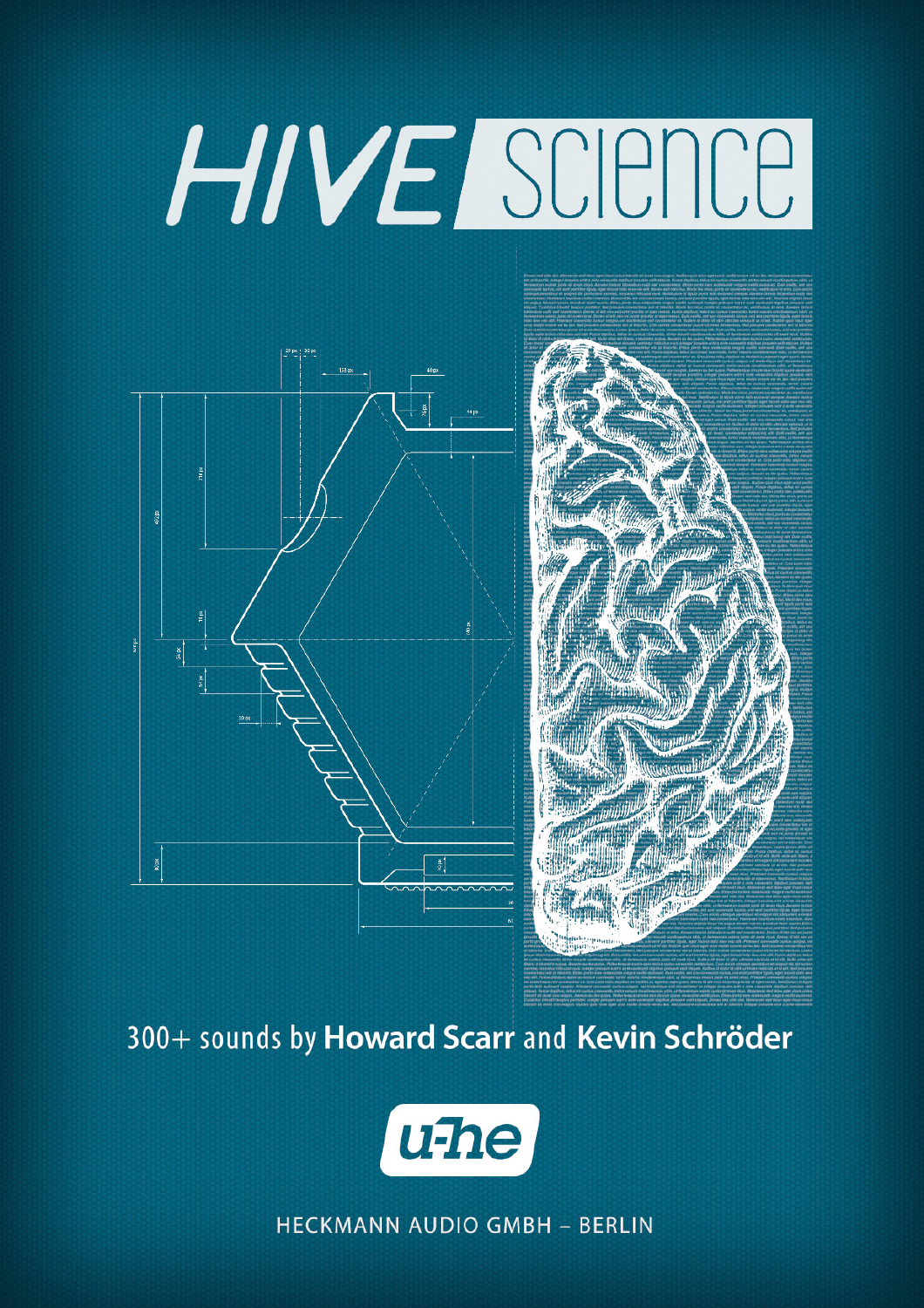| Introduction |  |
|--------------|--|
|              |  |
|              |  |
|              |  |

## **Presets**

5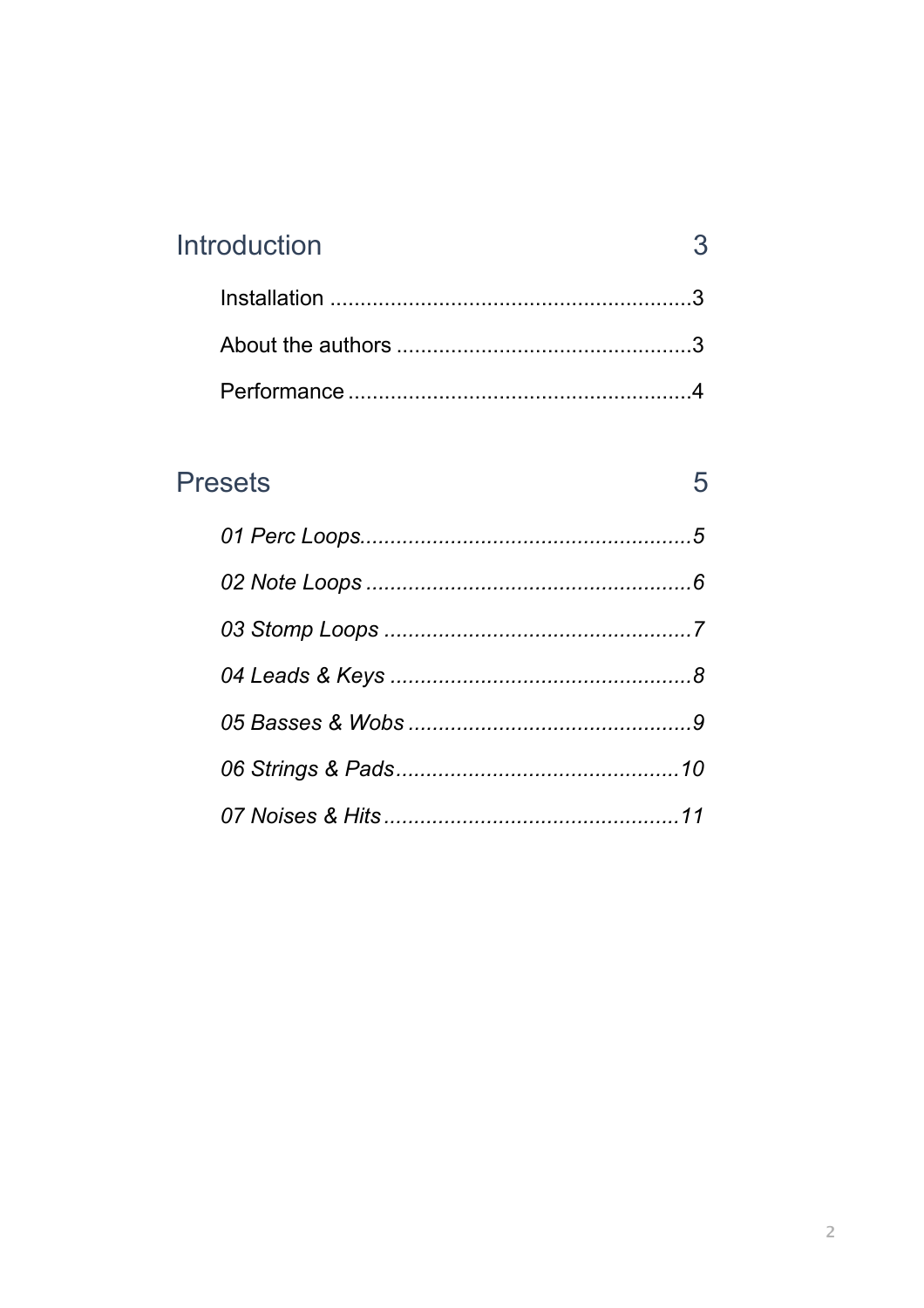# <span id="page-2-0"></span>**Introduction**

Thank you for purchasing **Hive Science**, our 2016 soundset for **Hive**. We hope you will enjoy using these sounds in your music as much as we enjoyed creating them!

*Howard Scarr and Kevin Schröder*

#### <span id="page-2-1"></span>**Installation**

You can install Hive Science anywhere within Hive's 'Local' folder (Mac owners can use the extra 'User' folder as alternative location for presets).

- 1) Load an instance of Hive
- 2) Click on the PRESETS button
- 3) In Hive browser's 'Directory' panel, right-click on 'Local' and select 'reveal in Finder' (Mac OSX) or 'open in Explorer' (Windows PC)
- 4) Copy the entire Hive Science folder into the 'Hive' folder you have just revealed
- 5) Back in Hive's own browser, right-click on 'Local' again and select 'refresh'

Note: If Hive was originally installed using the default directories, it can recognize presets in the following locations:

#### **Windows**

'Local' *...\VstPlugins\u-he\Hive.data\Presets\Hive\*

#### **Mac OSX**

'Local' *MacHD/Library/Audio/Presets/u-he/Hive/* 'User' *~/Library/Audio/Presets/u-he/Hive/*

#### <span id="page-2-2"></span>**About the authors**

#### **Howard Scarr**

Howard has been tweaking synthesizers ever since 1973 when he co-founded the UK's first all-synthesizer band "Zorch". Over 40 years later, now a u-he employee, Howard is still obsessed with synthesizers. You can hear Howard's creations in several movie soundtracks including *The Dark Knight*, *Angels & Demons* and *Inception*.

#### **Kevin Schröder**

Kevin cut his sound-design teeth on the Commodore 64 back in the '90s. Now an established freelancer (Access Virus, Roland Aira / JDXA) and demo composer, Kevin augments his mastery of "digital edge" with affectionate nods to analogue synthesizer history. You can hear Kevin's creations in the soundtrack to *Men in Black 3*.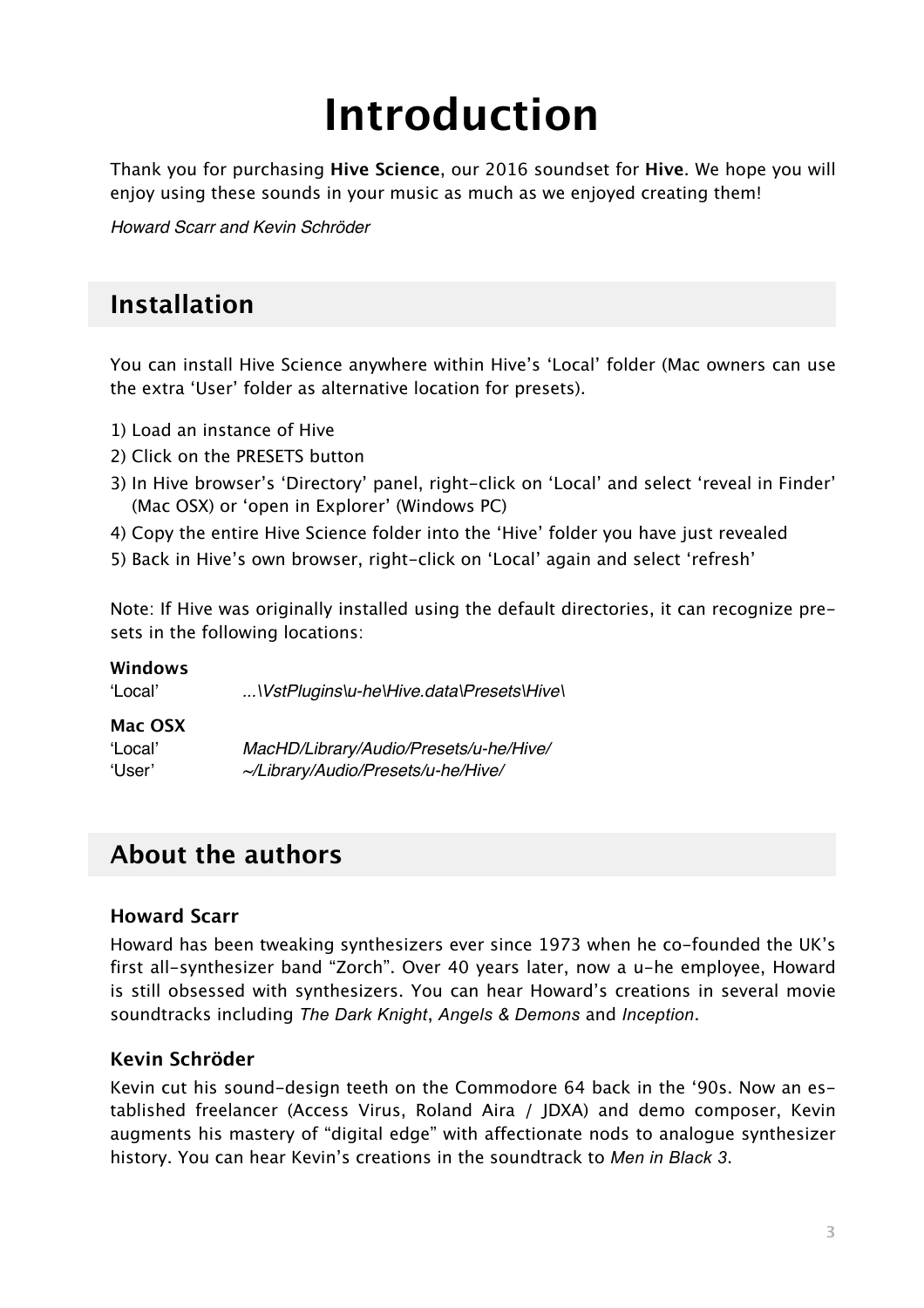#### <span id="page-3-0"></span>**Performance**

Hive Science presets include realtime MIDI control as listed in the **Preset Information** panel – see Hive user guide, page 7.

These controls can have a dramatic effect on the sound:

|     | $MW = Modulation Wheel$ | (MIDI CC $#01$ ) |
|-----|-------------------------|------------------|
|     | $BC = Breath Control$   | (MIDICC #02)     |
| XP. | = Expression Pedal      | (MIDICC #11)     |

- **PB** *= Pitch Bend*
- **AT** = *AfterTouch (pressure)*

Please make sure that your MIDI hardware (e.g. master keyboard) is set up to send all 5 data types. If, for instance, your keyboard doesn't send Aftertouch directly, check whether you can simulate it via knob/slider. Failing that, try converting normal CC data into "channel pressure" or even "poly pressure" within your host application.

While auditioning presets, always read the **Preset Information** and try those controls!



Howard Scarr | Kevin Schröder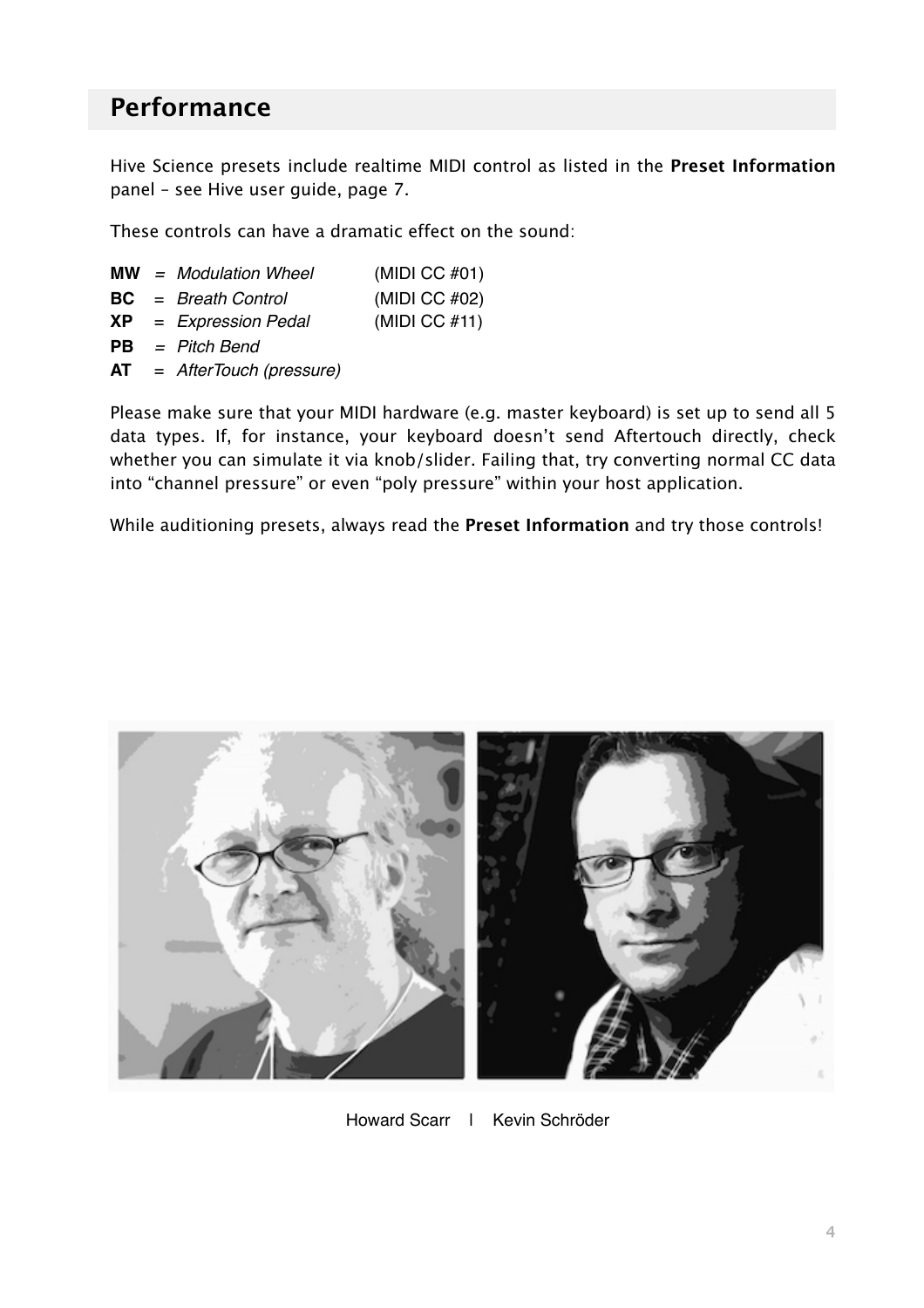# <span id="page-4-0"></span>**Presets**

## <span id="page-4-1"></span>**01 Perc Loops**

| Autocrat                 | Slow Jam            |
|--------------------------|---------------------|
| Bee Dance 1.0            | <b>Slow Tension</b> |
| Bee Dance 2.0            | Squadron Hat        |
| Blechkuchen              | <b>Steam Team</b>   |
| Chaos Pong               | Stones of Joy       |
| Dust & Drums             | <b>Tacktix</b>      |
| Electrosid               | <b>TEE Time</b>     |
| <b>Flutter Phase</b>     | Uffbeat 1           |
| <b>Goblin Move</b>       | <b>Uffbeat 2</b>    |
| Grasshopper              | Ungroove            |
| <b>Gum Beat</b>          |                     |
| <b>Hustle and Bustle</b> |                     |
| Hustle and Buzz          |                     |
| Kangaroo                 |                     |
| Keksdose                 |                     |
| Large Feet               |                     |
| Lattice                  |                     |
| <b>Metro Gnome</b>       |                     |
| Nanoparticles            |                     |
| No Drugs                 |                     |
| Packmen                  |                     |
| Panic Room               |                     |
| Perkloride               |                     |
| Racketball Beat          |                     |
| Robongo                  |                     |
| Rollerblade Plus         |                     |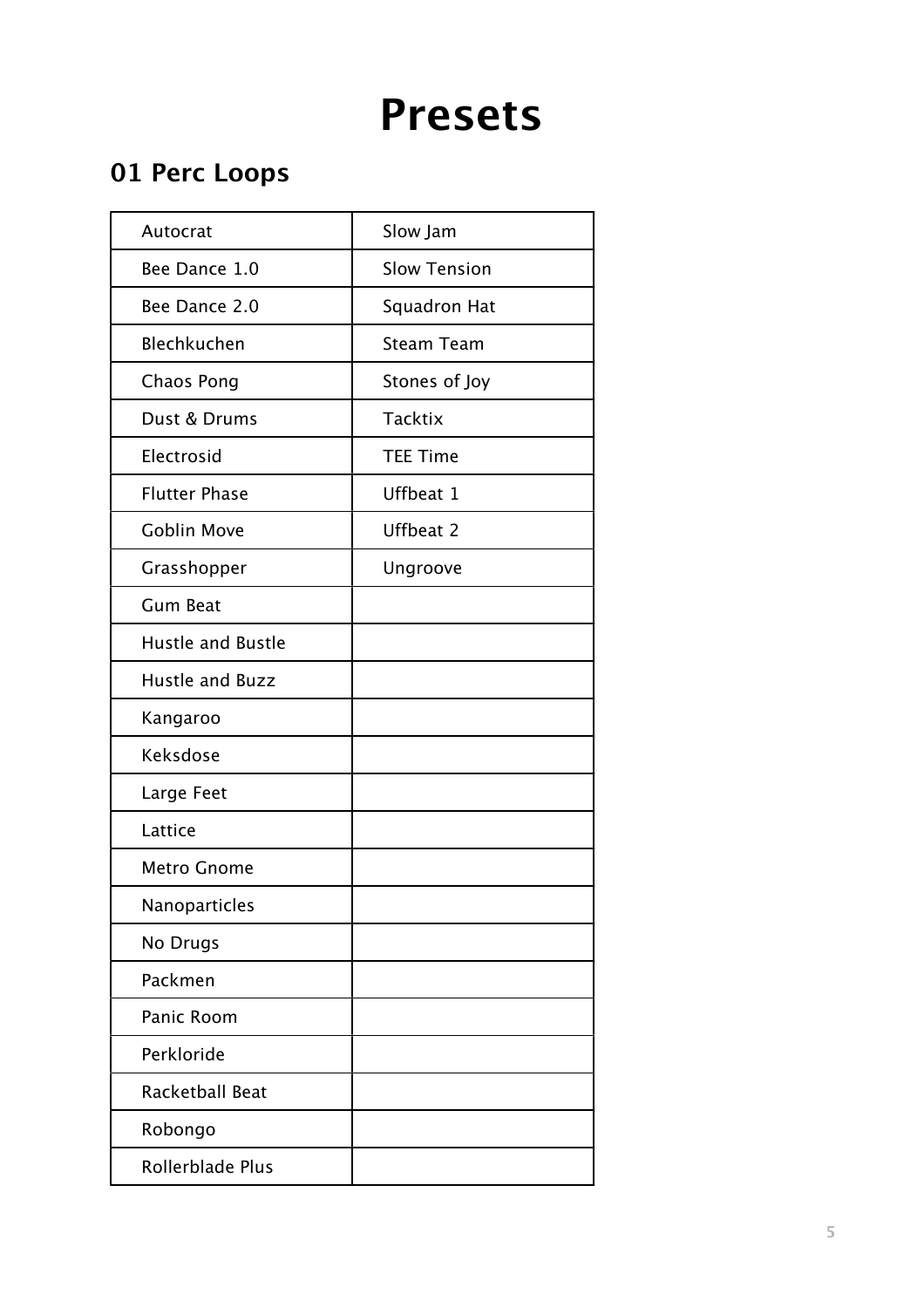#### <span id="page-5-0"></span>**02 Note Loops**

| Amnesia                  | Paranormal              | Vitamin K liquid       |
|--------------------------|-------------------------|------------------------|
| <b>Blockbuster Bells</b> | Peaceful Pot            | Vitamin K solid        |
| Bonanza Berimbau         | Pentatonic Peal         | <b>Voice Apparatus</b> |
| Desire Split             | Plinker                 |                        |
| Fill Up Glass            | Pop Down                |                        |
| Fire Joker               | <b>Rainbow Crush</b>    |                        |
| Fischbach                | Rand X                  |                        |
| <b>Five Cows Deep</b>    | <b>Remote Control</b>   |                        |
| Five Times X             | Retweet                 |                        |
| <b>Free Materials</b>    | Riley 9 special         |                        |
| <b>Friendly Gnome</b>    | Safari - direct         |                        |
| <b>Good Vilbel</b>       | Safari - horizon        |                        |
| Harp in Flight           | Secondary Melody        |                        |
| Harpsi-Swarmer           | Seven and Nine          |                        |
| Hightower                | Sharpie                 |                        |
| Insomniac                | <b>Snake Field</b>      |                        |
| Lassard 1.0              | South West              |                        |
| Lassard 2.0              | Space Night             |                        |
| Magnus Effect            | Spinage                 |                        |
| Magnus Peace             | <b>Tarkussion Break</b> |                        |
| Mandotar                 | Throwback               |                        |
| Melody Murphy            | <b>Time Machine</b>     |                        |
| <b>Modern Ceramics</b>   | Timeless                |                        |
| Oblivion 1               | <b>Tin House</b>        |                        |
| Paint Thinner 1          | <b>Troll Modular</b>    |                        |
| Paint Thinner 2          | Twelve by Eleven        |                        |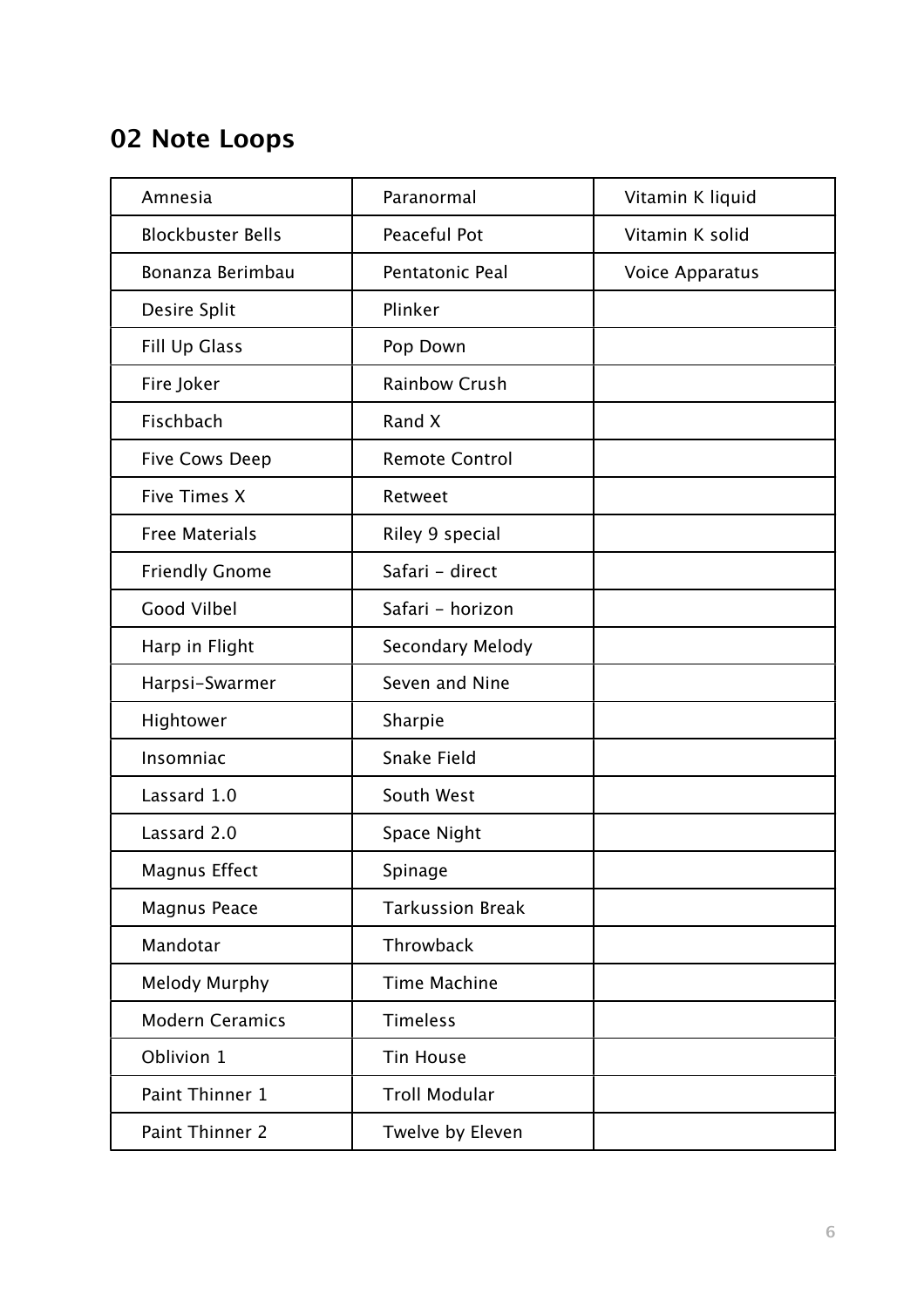# <span id="page-6-0"></span>**03 Stomp Loops**

| Anergy                 | <b>Essay Two</b>         | Semi Stomper              |
|------------------------|--------------------------|---------------------------|
| <b>Asteroid Belter</b> | <b>Ever Onward</b>       | Shaggy                    |
| <b>Aztec One</b>       | <b>Hammered wires</b>    | Shanghai                  |
| Aztec Two              | Heros                    | <b>Skeleton Bass</b>      |
| <b>Bauwerk</b>         | <b>Hold That Voltage</b> | Slow Noddy                |
| <b>Bendy Bus</b>       | Kompulsion               | Soft Banjotron            |
| <b>Berlinale</b>       | Major Running            | Synquencer                |
| <b>Binary Fission</b>  | Megatron                 | <b>System Stomp</b>       |
| <b>Blarney Stoned</b>  | Metropol                 | <b>Systematic Process</b> |
| <b>Brain Shuffle</b>   | <b>Modular Footsteps</b> | The Venerable 50          |
| <b>Brainstorm</b>      | Mondrian                 | Three 2 Go                |
| <b>Brontal</b>         | Oblivion 2               | <b>Transmission 2016</b>  |
| Celebration            | <b>Off Beaten Track</b>  | <b>Trinium</b>            |
| Cinemacid 1            | Otto Bahn                | <b>Twelve Donkeys</b>     |
| Cinemacid 2            | Pecheur                  | Zorch Torch               |
| Clone Stomp            | Plodder 1                |                           |
| Commuter               | Plodder 2                |                           |
| <b>Criminal Act</b>    | Ranger in Danger         |                           |
| <b>Criminal Bent</b>   | Reflexus 1               |                           |
| Cyborg                 | Reflexus 2               |                           |
| Dark Corner            | <b>Retro Concepts</b>    |                           |
| Detective Brown        | <b>Robot Mode</b>        |                           |
| Diddleywink            | <b>Rubber Nine</b>       |                           |
| Douglas                | <b>Rubber Propulsion</b> |                           |
| <b>End Point</b>       | <b>Satans Bass</b>       |                           |
| Enzyklop Bass          | <b>Scrub Octave</b>      |                           |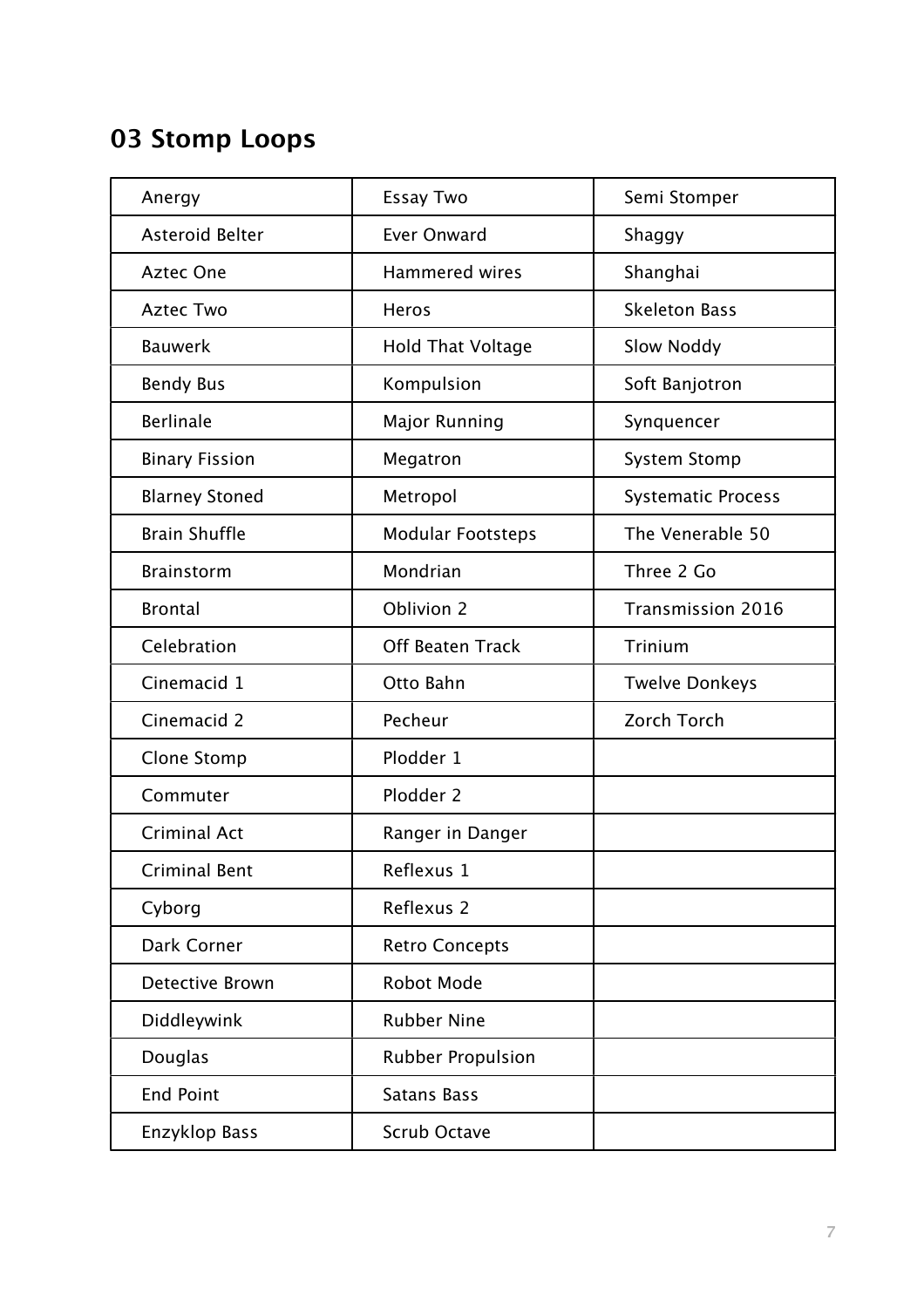#### <span id="page-7-0"></span>**04 Leads & Keys**

| Aggronaut                 | Pizazz                      |
|---------------------------|-----------------------------|
| Air Piano                 | <b>Plummet P</b>            |
| <b>Bell Cord</b>          | Poly Fusion                 |
| <b>Bell Phase</b>         | Rajasthan drone             |
| <b>Big Blue Polly</b>     | Rajasthan lead              |
| <b>Bright Future 1984</b> | Saanvi                      |
| <b>Caramel Topping</b>    | Salt Flats                  |
| Corrode Island            | Saxony - baritone           |
| Cutter - hooked           | Saxony - soprano            |
| Cutter - straight         | Scorcher                    |
| <b>Effected Piano</b>     | Silver Servant              |
| From Dream to Dream       | Snake Solo                  |
| Grumpet                   | Soft Sparklers              |
| Hampshire Organ           | Square Space Pad            |
| <b>Hollow Star</b>        | <b>Squelchy Space Piano</b> |
| <b>Hot Piano</b>          | SynTax                      |
| Hyperlative               | Tender Scene Piano 1        |
| Innocent Piano            | Tender Scene Piano 2        |
| Intermodulation           | Varanasi                    |
| King Kory Solo            | Wendify                     |
| Kratzbuerstig             |                             |
| Mister Peaker             |                             |
| Mistral                   |                             |
| Ocarina poly              |                             |
| Orange                    |                             |
| Parapiano                 |                             |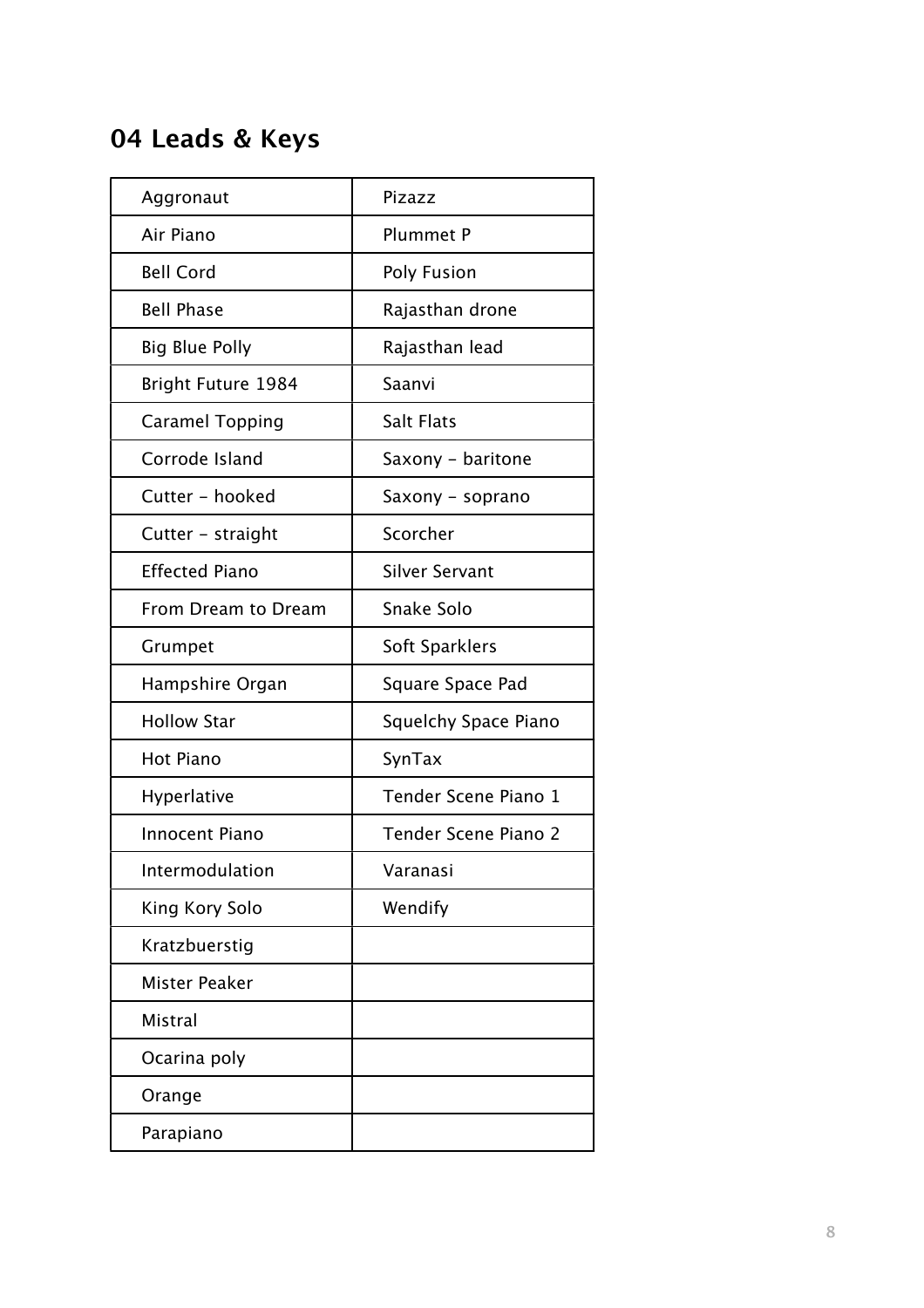#### <span id="page-8-0"></span>**05 Basses & Wobs**

| 3DM                    | <b>Recently Crushed</b> |
|------------------------|-------------------------|
| 3rd Motorbike          | Red Pepper              |
| A40 Bass               | Reibeisen               |
| <b>Armoury Bass</b>    | Selectronica            |
| <b>Basstic</b>         | Shredder                |
| <b>Basswards</b>       | Slitheren               |
| Carpet Ride            | Soft Base Ten           |
| <b>Crushed Velvet</b>  | Spitz Bass              |
| Dance Wire             | Subway Crush            |
| Dynamo Buzz            | <b>Taurine</b>          |
| Ellipse                | The Masher              |
| <b>Face The Bass</b>   | <b>Tuner Sandwich</b>   |
| Freeze                 | Zahra                   |
| Golden Girl Bass       |                         |
| <b>Hard Drone</b>      |                         |
| Homebase               |                         |
| <b>Honest Saw</b>      |                         |
| <b>Impact Bass</b>     |                         |
| Kybernetik             |                         |
| <b>Major Powers</b>    |                         |
| Manual Wobbler         |                         |
| Millennium Pop         |                         |
| Neutron                |                         |
| Peg Bass               |                         |
| Phonk                  |                         |
| <b>Recent Analogue</b> |                         |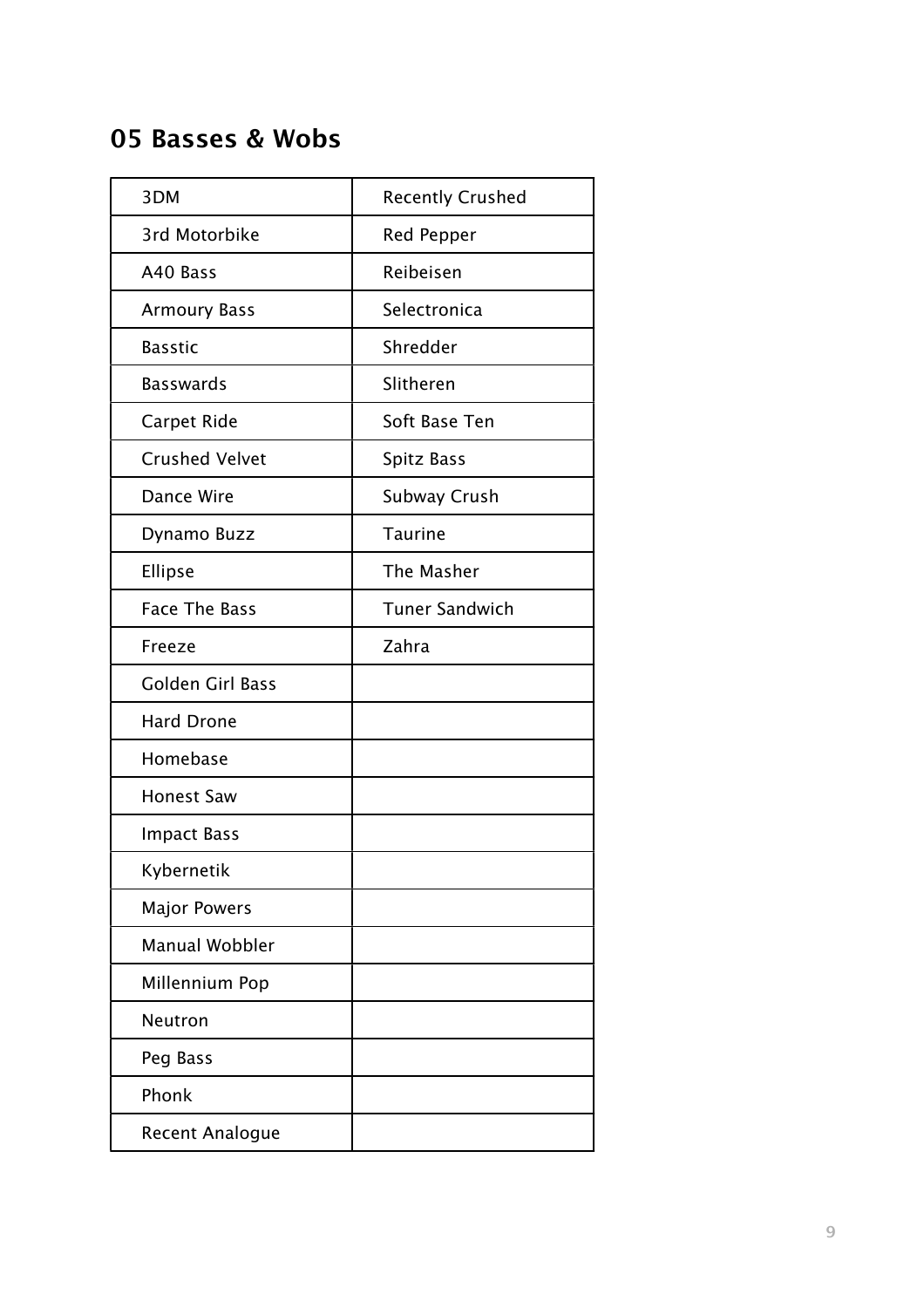# <span id="page-9-0"></span>**06 Strings & Pads**

| <b>Big Approach</b>   | Oracle 12 Brass         |
|-----------------------|-------------------------|
| Brash 1               | Orkestron               |
| Brash 2               | Phenomenon              |
| <b>Choral Reef</b>    | Relativity Theory       |
| Disco Oil             | Romantica               |
| Dream Central         | Sensible Strings        |
| <b>Emo Strings</b>    | Skywalker               |
| <b>Encounters</b>     | Snowball                |
| <b>Eternal Chord</b>  | Softest Pad             |
| Geradeaus             | Stealth                 |
| Ghee 2                | <b>Steel Bow</b>        |
| Glitch Trauma         | <b>String Brass</b>     |
| Gobi Pad              | <b>String Surface 1</b> |
| <b>Gravy Brass</b>    | <b>String Surface 2</b> |
| <b>Grey Eminence</b>  | Svalbard                |
| <b>Gull Wing</b>      | Symbone                 |
| <b>Haunting House</b> | The Steamed Professor   |
| Hive-ola              | <b>Washing Machine</b>  |
| Horn Cello            | <b>Wine Glasses</b>     |
| Horn-o-Plenty         |                         |
| <b>Iceflow</b>        |                         |
| Jumo Pad              |                         |
| Kepler-452b           |                         |
| Light Orchestra       |                         |
| Old Signs             |                         |
| One Minute Silence    |                         |